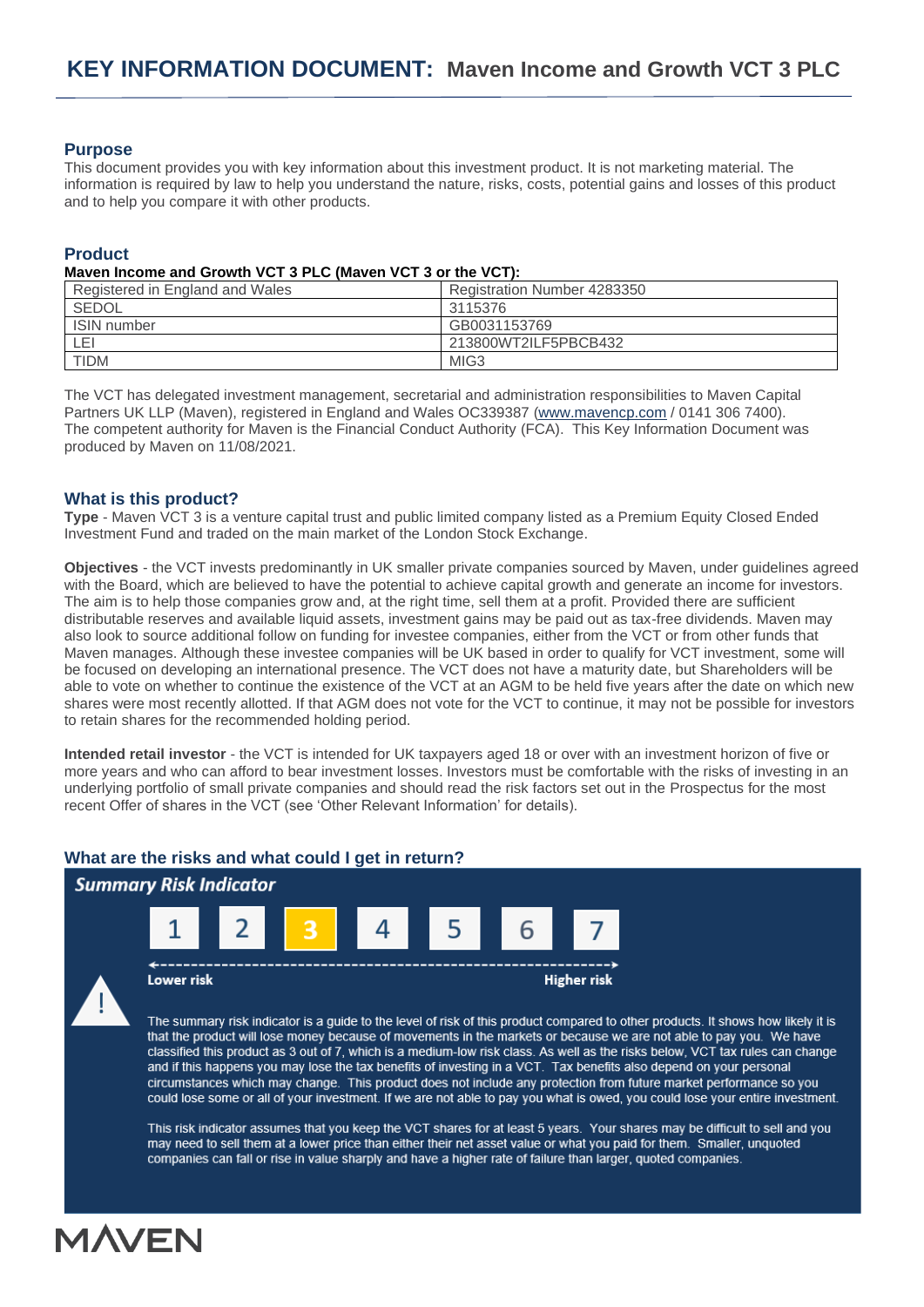# **Performance Scenarios**

This table shows the money you could get back over the next five years, under different scenarios, assuming that you invest £10,000. The scenarios shown illustrate how your investment could perform. You can compare them with the scenarios of other products. The scenarios presented are an estimate of future performance based on evidence from the past on how the value of this investment varies, and are not an exact indicator. What you get will vary depending on how the market performs and how long you keep the investment/product. The stress scenario shows what you might get back in extreme market circumstances, and it does not take into account the situation where we are not able to pay you. The figures shown include all the costs of the product itself, but may not include all the costs that you pay to your advisor or distributor. The figures do not take into account your personal tax situation, which may also affect how much you get back.

| <b>Investment of £10,000</b> |                                     |          |          | Recommended<br>hold period |
|------------------------------|-------------------------------------|----------|----------|----------------------------|
|                              |                                     | 1 Year   | 3 years  | 5 years                    |
| <b>Stress Scenario</b>       | What you might get back after costs | £6,007   | £7.731   | £7,095                     |
|                              | Average return each year            | $-39.9%$ | $-8.2\%$ | $-6.6\%$                   |
| <b>Unfavourable Scenario</b> | What you might get back after costs | £9,631   | £9,634   | £9,800                     |
|                              | Average return each year            | $-3.7%$  | $-1.2\%$ | $-0.4%$                    |
| <b>Moderate Scenario</b>     | What you might get back after costs | £10,203  | £10,755  | £11,337                    |
|                              | Average return each year            | $2.0\%$  | 2.5%     | 2.5%                       |
| <b>Favourable Scenario</b>   | What you might get back after costs | £11,035  | £12.257  | £13,391                    |
|                              | Average return each year            | 10.3%    | 7.0%     | 6.0%                       |

### **What happens if the VCT is unable to pay out?**

The returns available from investment in the VCT are subject to the risks set out above. Should the VCT fail to meet its obligations such that investors incur a financial loss, there is no guarantee scheme applicable and the investment is not covered by the Financial Services Compensation Scheme.

## **What are the costs?**

**Costs over time** - the Reduction in Yield (RIY) shows what impact the total costs you pay will have on the investment return you might get. The total costs take into account one-off, ongoing and incidental costs. The amounts shown here are the cumulative costs of the product itself, for three different holding periods. They include potential early exit penalties. The figures assume you invest £10 000. The figures are estimates and may change in the future. The person selling you or advising you about this product may charge you other costs. If so, this person will provide you with information about these costs, and show you the impact that all costs will have on your investment over time.

| Investment of £10,000           | If you cash in after 1 year | If you cash in after 3 years | If you cash in after 5 years |
|---------------------------------|-----------------------------|------------------------------|------------------------------|
| Total costs                     | £569                        | £1.319                       | £2.195                       |
| Impact on return (RIY) per year | 5.69%                       | $.03\%$                      | 3.69%                        |

#### **Composition of costs**

The table below shows:

- the impact each year of the different types of costs on the investment return you might get at the end of the recommended holding period;
- the meaning of the different cost categories.

| The impact on return per year |                                             |          |                                                                                                                                                                                      |  |
|-------------------------------|---------------------------------------------|----------|--------------------------------------------------------------------------------------------------------------------------------------------------------------------------------------|--|
| <b>One-off costs</b>          | Entry costs                                 | 0.50%    | The impact of the costs you pay when entering your investment.<br>This is the most you will pay, and you could pay less. This includes<br>the costs of distribution of your product. |  |
| <b>Ongoing costs</b>          | Portfolio<br>transaction costs <sup>1</sup> | $0.01\%$ | The impact of the costs of us buying and selling underlying<br>investments for the product.                                                                                          |  |
|                               | Other ongoing<br>costs                      | $3.14\%$ | The impact of the costs that we take each year for managing your<br>investments.                                                                                                     |  |
| Incidental costs              | Performance fees                            | 0.05%    | The impact of the performance fee. We take these from your<br>investment if the product outperforms its benchmark.                                                                   |  |